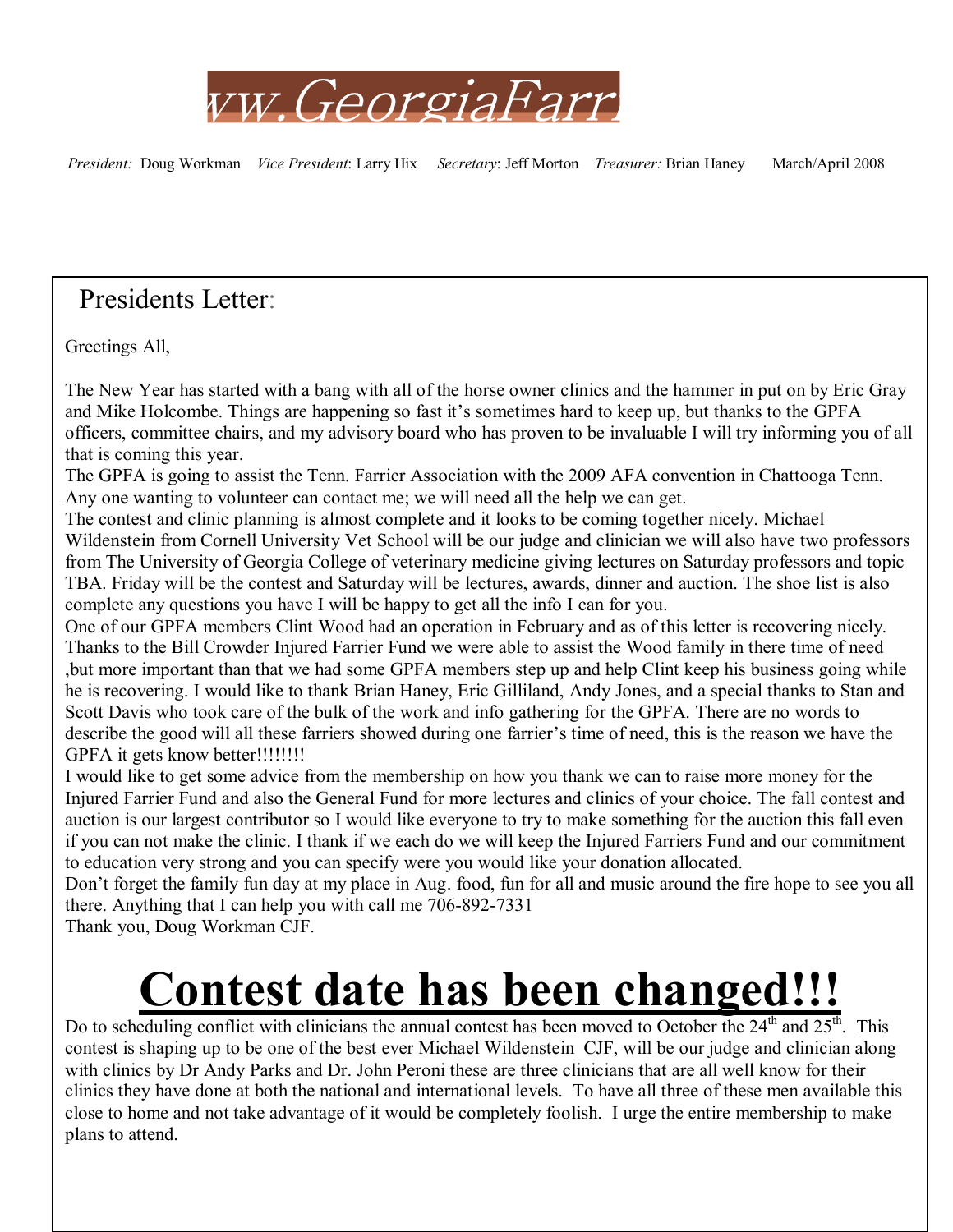

| <b>Treasurer Report: April 2008</b>                                                                                                                                                                                  |                                                                            |                          |  |
|----------------------------------------------------------------------------------------------------------------------------------------------------------------------------------------------------------------------|----------------------------------------------------------------------------|--------------------------|--|
| Starting Assets Jan 2008                                                                                                                                                                                             |                                                                            | \$7953.55                |  |
| Income<br>Dues                                                                                                                                                                                                       | $+$ \$1035.00                                                              |                          |  |
| Balance<br>Expenses<br>GPFA Pre-Certification, Airfare for Clinician<br>GPFA Certification UGA Arena Deposit<br>GPFA Contest UGA Arena Deposit<br>GPFA Newsletter, Mail Postage & Labels<br><b>GPFA Website</b>      | $-$ \$224.99<br>$-$ \$300.00<br>$-$ \$300.00<br>$-$ \$443.95<br>$-$119.40$ | \$8988.55                |  |
| <b>Total Expenses</b><br>Balance April 2008                                                                                                                                                                          |                                                                            | $-$1388.34$<br>\$7600.21 |  |
| \$2550.00<br><b>Injured Farriers Fund</b><br>Clint Wood Recipient Injured Farriers Fund March 2008<br>$(\$500.00)$<br>Balance Injured Farriers Fund April 2008<br>\$2050.00                                          |                                                                            |                          |  |
| <b>Brian Haney</b>                                                                                                                                                                                                   |                                                                            |                          |  |
| <b>GPFA</b> Treasurer                                                                                                                                                                                                |                                                                            |                          |  |
| The GPFA would like to thank the following companies for helping us spread<br>the word about proper hoof care in Georgia.                                                                                            |                                                                            |                          |  |
| Horse South Magazine<br>Purina Mills Horse Feed<br>Georgia Farrier Supply<br><b>G&amp;H</b> Horseshoe Sales<br><b>East Coast Horseshoe Supply</b>                                                                    |                                                                            |                          |  |
| Also thanks to all who have volunteered throughout this and previous years<br>your generous gifts of time, sweat, and money is what keeps this association<br>on the cutting edge of hoof care education in Georgia. |                                                                            | Thank you so very Much   |  |

### Secretary:

 I would first like to thanks Purina Mills for allowing us the chance to spread or message about proper hoof care through their Horse Owner Workshops. I believe our most important responsibility as an organization is to educate or members and the horse owning public of Ga.

I'm proud to be working with such a motivated group of officers and it is exciting to see all of the good that is getting done in such a very short period of time.

 The plans for the contest are coming along nicely and it is really taking a great shape for being our biggest contest and clinic ever I would encourage all to attend even if competition shoeing doesn't interest you don't pass up the great educational opportunity.

 I would also like to thank Larry Hix for helping me do a horse owner clinic March  $15<sup>th</sup>$ . This is the first shoeing clinic either of us had ever done in the middle of a tornado and considering that it went quite well.

See you at the next clinic or shop night.

Jeffery Morton CF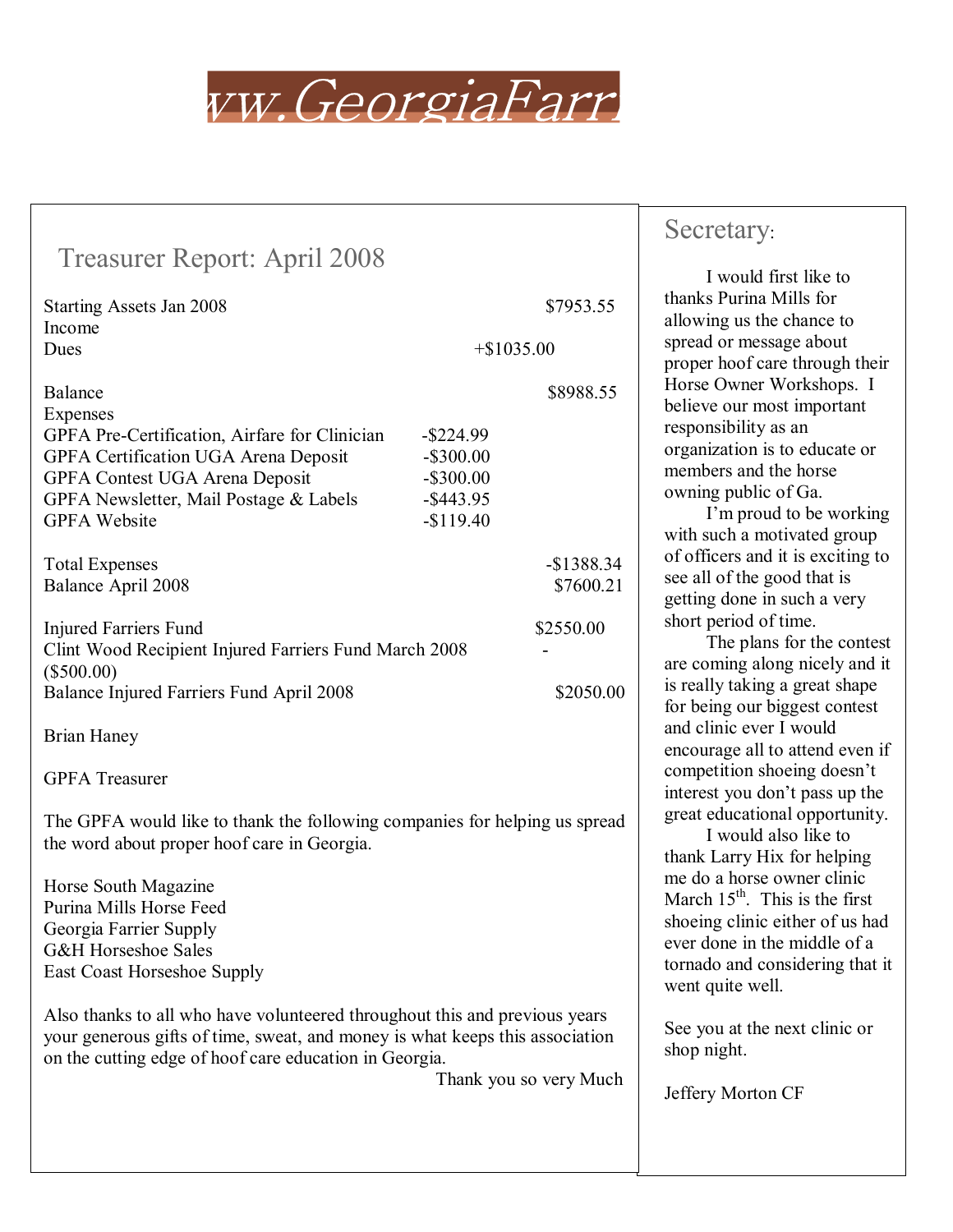

## Letter from TN Farriers Association:

---Dear Doug and fellow GPFA members, I would love to extend a sincere heartfelt 'THANKS' for deciding to co-host the 2009 AFA Convention in Chattanooga with us. I, along with the members of TnPFA look forward to working with you guys and sharing this experience. I was impressed with Doug's enthusiasm and speedy reply after consulting with 'his troops'! This is an honor to be part of a team of such willing participants.

I also need to make note that GFS has also been extremely supportive in the past with our little association and of course, jumped in and let it be known that they would be there for anything that was needed. Thank you John and Willie! We recently set up a website in hopes to unite farriers in this area and I would like to include the GPFA's site as a link. Please visit our neck of the woods at www.tnfarriers.org. I have a strong feeling that things are changing fast and in a good way for our industry. I hope we (farriers) can set an example in providing professional horse care. Thank you again and I look forward to meeting each and every one of you. Sincerely, Kim Simmons - president Tennessee Professional Farriers Association

Thank you again and I look forward to meeting each and every one of you. Sincerely, Kim Simmons - president Tennessee Professional Farriers Association

### YOUR DUES ARE DO!!!

This year we are going back to doing business the way our by-laws state. Every Members dues are due in January. If you have not paid your dues contact Brain Haney ASAP. If your dues are not paid this will be your last news letter. The new directories are going to print this month don't be left out!!!!

#### First Annual Tool clinic & Tool Swap was a success!!!

February  $16<sup>th</sup>$  the Bledsoe family of the Horse House hosted a Tool Maintenance clinic presented by Mike Holcombe CF. A hammer-in and tool swap followed the clinic and everyone enjoyed a pot of chili and all the fixing's provided by Blackthorn Farms. Special thanks to Julia Holcombe, Dawn Bledsoe, and Sarah Gray for the corn bread, desserts, and getting everyone served. Also thanks to the Bledsoe's for donating use of and allowing us to have the first public event in their new indoor riding arena. There was a good crowd on hand knowledge was shared and fellowship was had.

# Horse owner clinics are off and running:

To my knowledge 7 hoof care for horse owner clinics have been done as of the print of this newsletter with a handful more already on the books. Three of these clinics have been in conjunction with Purina Mills. If you don't know the husband and wife team of Tracey and Anita Hood that represent Purina in North GA you need to, these guys are great! They always give us a large audience that is well feed to give a talk to. Approximately 150 horse owners have been met and taught by volunteer GPFA members at these clinics. I would like to thanks Richard Miles, Jeffery Morton, Mike Holcombe, and Larry Hicks for their involvement with these clinics. Without volunteers I would only be able to reach a fraction of the people we already have.

Thanks Guys,

Eric Gray CF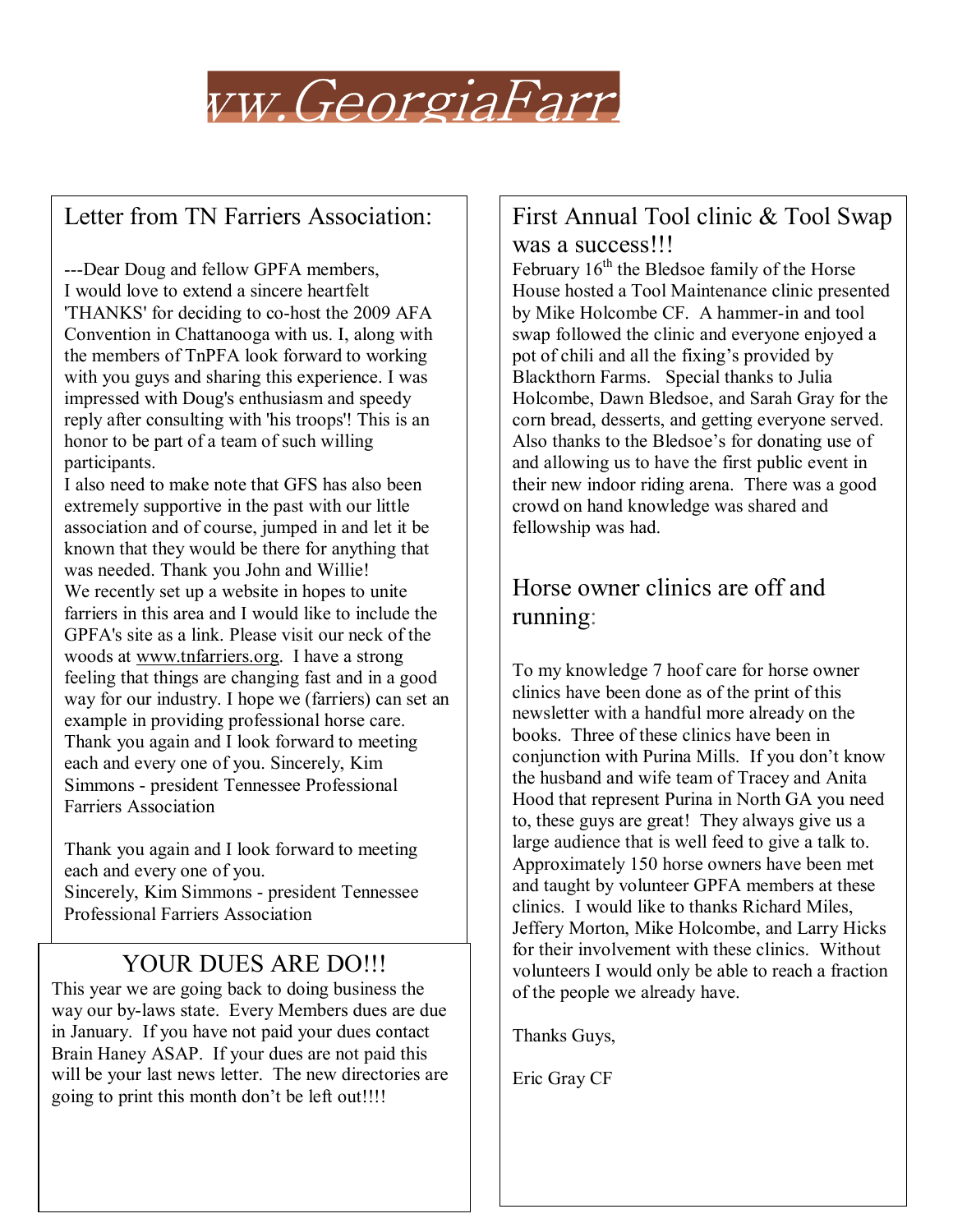

October 24-25 2008 UGA Livestock Arena Athens, GA.

Class 1 Live Shoeing Qualifier 45 Min. Div-1 Pair of Hinds St. Croix 2 Lt. Plain Square toe, Trailer and quarter clips

Div-2 Left front plain stamped, toe clipped and right hind plain stamped Quarter clipped 5/16 x 3/4 x 12 in.

Div-3 A.F.A Qualifier class

Class-2 Specialty forging 90 min:

Div-1 1-front w/ rocker toe.

 1-front w/ rolled toe. 1-front w/ toe clip. 1-hind w/ extended heels quarter clips. 1-hind w/ heel calks.

All fronts must fit same foot and all hinds fit same foot St. Croix Lt. plain shoes.

- Div-2 Pair-front plain stamped toe clipped  $3/8 \times 3/4 \times 12$ . Pair-hind plain stamped quarter clipped 3/8 x 3/4 x 12. 1-left hind straight bar shoe fullered 3/8 x3/4 x14 must fit same foot as plain stamped shoe.
- Div-3 1- small draft hind 16x 1/2 x 1 Scotch heels, hammer-drawn toe clip, 8 nails E7. 1-heart bar rolled toe 17 1/2 x 3/8 x3/4 10 nails 1-hind Patton bar shoe, fullered, rocker toe 171/2x5/16 x 3/4 8 nails

Class-3 live shoeing top five from each Div. 60 Min Div-1 shoe a pair of hind feet with keg shoes

Div-2 Shoe left front 5/16 x3/4 plain stamped w/ toe clip Specimen: Right hind 12 x 5/16 x3/4 plain stamped quarter clips

Div-3 A.F.A live shoeing class

Class-4 Team Draft shoeing [Four man teams] 2 1/2 hours 1/2 x 1 1/4 Toe clipped, 3 spots of drill tech, Fronts fullered 8 nails, Hinds plain stamped 7 nails. Only one forge and one anvil may be used per team.

**For information contact: Doug Workman CJF (706)892-7331 dworkman66@yahoo.com**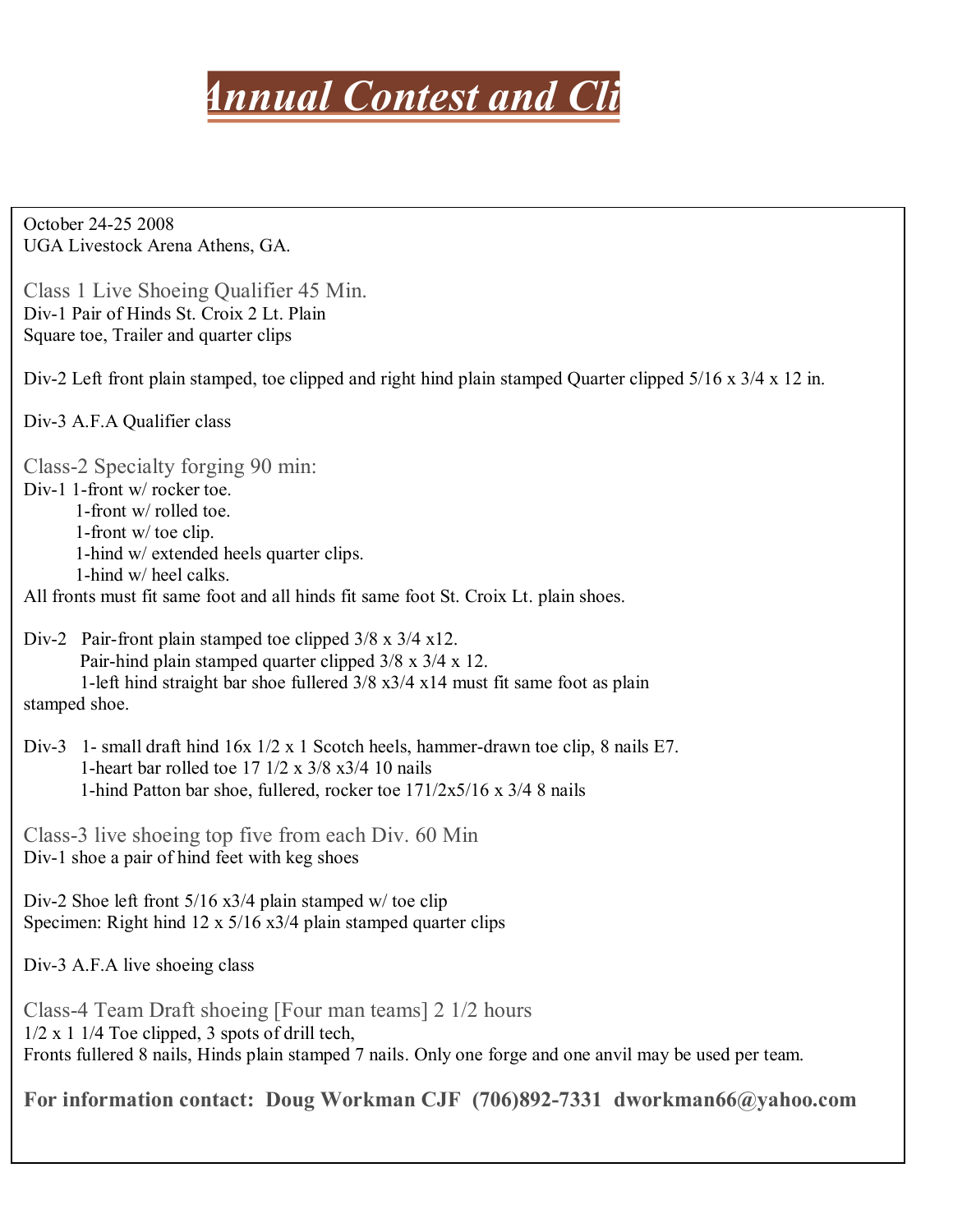